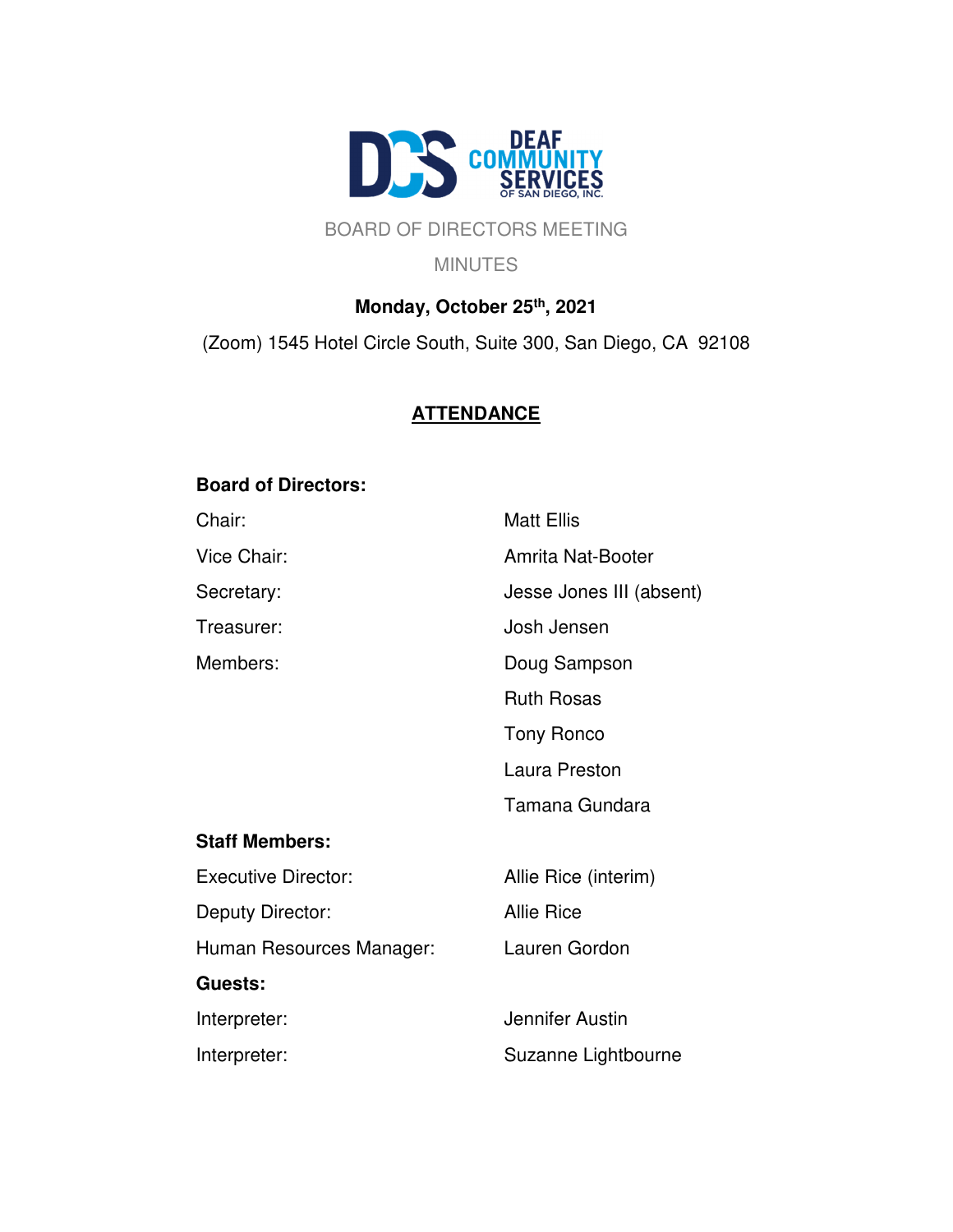## **MEETING**

## **Call to Order**

Ellis called the meeting to order at 6:02 PM.

## **Review of the Minutes**

The minutes from the August  $30<sup>th</sup>$  and September  $27<sup>th</sup>$  meeting were not presented for review and had been tabled to next month's meeting for review and approval.

## **Chairperson's Report (Ellis)**

#### **Board update:**

#### **New Members on the Board**

Please join me in welcoming Laura Preston and Tamana Gundara. We are thrilled to have them with us.

## **Revised DCS Organizational Healing Report**

The report will be out in circulation today, if not tomorrow. Please remember that this report is based on several listening sessions that Innivee had with the community, clients, staff, and the board. Innivee decided that its initial report back in July was inadvertently framed as a "fact-finding" project, which diminished the focus that Innivee wanted to achieve. Their new report focuses on re-assessing their session findings and being more concise about their recommendations on the next steps. The board has not edited or filtered Innivee's report in any way. We want to take the time to respond to the report. We look at this as an opportunity. We have the opportunity to remake an agency into one we would be proud of.

## **Executive Director Search**

Two weeks left- The application deadline is on November 5th. Time to ramp up our marketing/recruiting efforts! Would you please spread the word and email recommendations to dcssearch@innivee.com

## **Executive Director's Report (Rice)**

**COVID-19 Update:** DCS is open three days a week – Tuesdays, Wednesdays, and Thursdays – from 10 am  $-$  3 pm and will continue to meet in-person with clients/visitors by appointment only.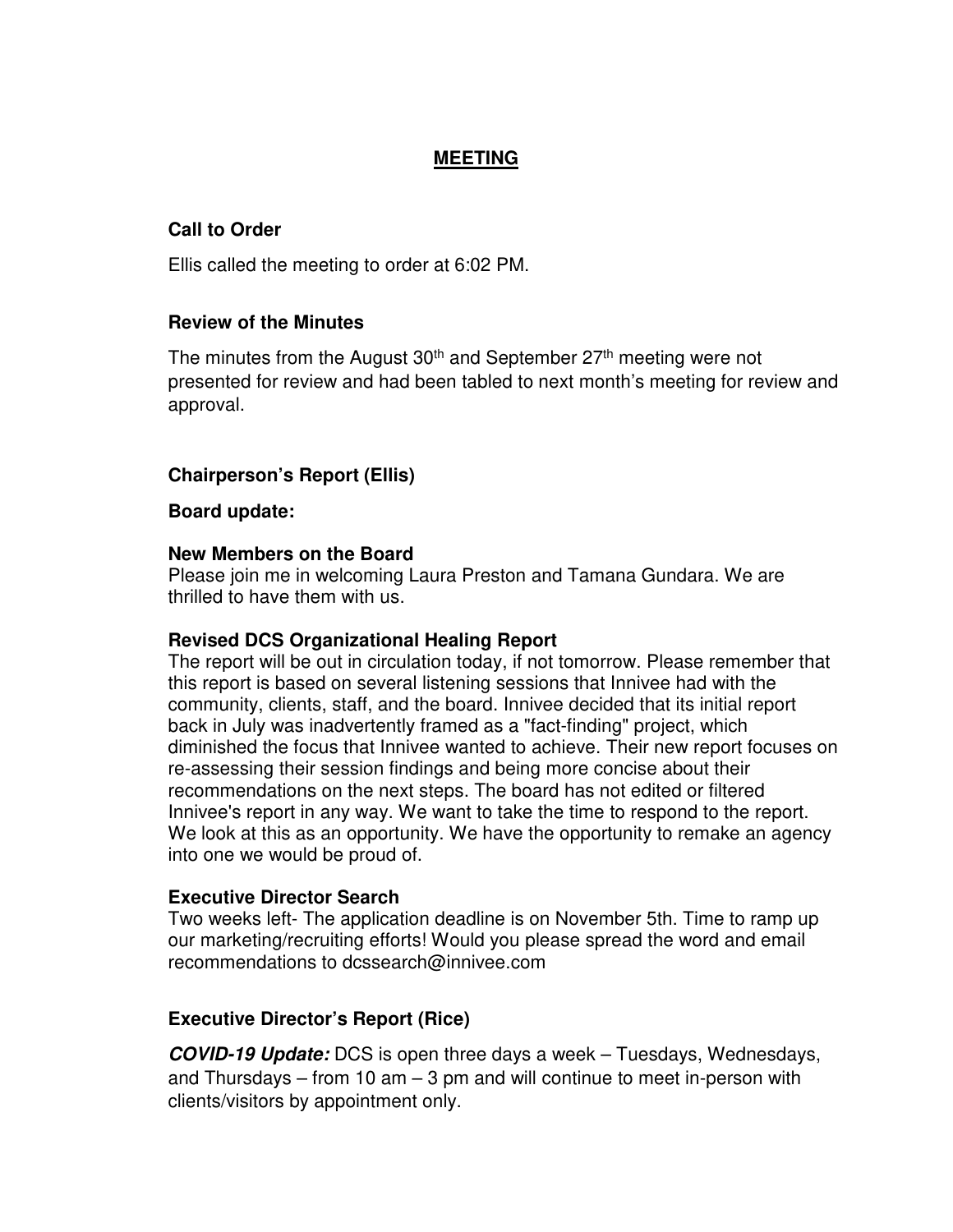## **Administration**:

DSS Quarterly Meeting: On September 21<sup>st</sup>, all sister agencies' executive directors re-convened. Topics on deaf and hard of hearing youth within the foster care system and refugee programs, including resettlement counties, were covered. The next quarterly meeting will happen in January 2022.

NAD Leadership Training Conference (NLTC): The executive team and the admin team participated in the virtual training from Sept.  $20<sup>th</sup> - 24<sup>th</sup>$ . Workshop topics included: "Constructing a Counternarrative through Intersectional Lens," "Deaf Self-Advocacy Training (DSAT)," "Befriending Legislators," "Communication Strategies," "Maintaining Funds," "Working Together, Not Against Each Other," and "Self Care and Mental Health During the COVID-19 Pandemic." It was thought-provoking and enriching!

Staffing Update: The Deaf Coach Coordinator (DCC) position has been filled. Marla Marks, one of the deaf coaches under the Deaf Mentorship program, is our new DCC and she started on October 11th. There are several vacant positions and those are as follows: Executive Director, Clinical Director, Registered Alcohol and Drug Technician, Behavioral Health Therapist, Deaf Advocate, and Interpreting Services Director.

## **Departments:**

## **Behavioral Health Department:**

| <b>Behavioral Health Services</b>  | Aug. | Sept.          | YTD            |
|------------------------------------|------|----------------|----------------|
| Unduplicated clients (adult/child) | 1    | O              | 7              |
| <b>DSS</b> cases                   | 0    | 0              | 2              |
| <b>Signs of Life (SOL)</b>         |      |                |                |
| <b>Unduplicated clients</b>        | 1    | 0              | $5^*$          |
| <b>SOC</b> vacancies               | 2    |                |                |
| SOC2 (SOH) vacancies               | 0    | $\overline{2}$ | $\overline{2}$ |
| <b>Clubhouse</b>                   |      |                |                |
| Unduplicated clients               | 7    |                | 29             |
| <b>Client contacts</b>             | 137  | 124            | 387            |

\*13 active cases for SOL.

## **Interpreting Services:**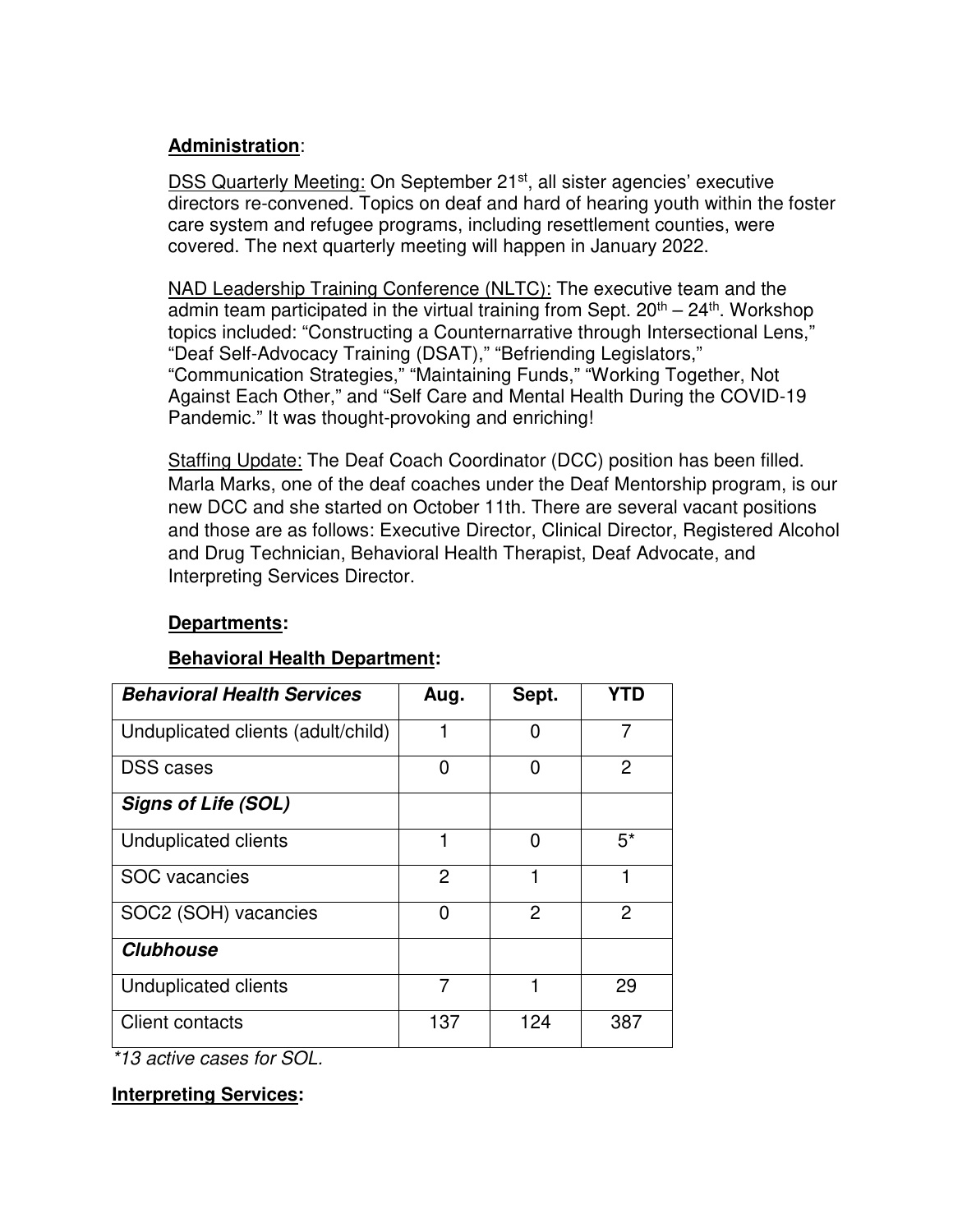|                                                     | Aug.           | Sept.          | <b>YTD</b> |
|-----------------------------------------------------|----------------|----------------|------------|
| Total # of Requests                                 | 423            | 527            | 1,271      |
| Total # of Last Minute Requests                     | 41             | 33             | 107        |
| # of Last Minute Requests Filled                    | 33             | 27             | 88         |
| Total # of Community Requests                       | 347            | 416            | 1,063      |
| # of Community Requests Filled                      | 333            | 384            | 1,010      |
| Total # of Educational Requests                     | 108            | 110            | 245        |
| # of Educational Requests Filled                    | 89             | 93             | 208        |
| # of requests canceled (Billable)                   | 39             | 21             | 98         |
| # of requests canceled (non-billable)               | 42             | 114            | 182        |
| # of Trilingual Interpreting Requests Filled        | 1              | 4              | 6          |
| # of Requests for CART Services Filled              | $\overline{2}$ | 3              | 75         |
| # of DeafBlind Interpreting Requests Filled         | 13             | 16             | 46         |
| # of Deaf Interpreter Requests Filled               | 6              | 16             | 36         |
| <b>Total Requests of Pro Bono Services Provided</b> | 3              | $\overline{7}$ | 13         |

## **Employment Services:**

|                       | Aug. | Sept. | YTD |
|-----------------------|------|-------|-----|
| Enrollment            |      |       | 27  |
| Job Placements        |      |       | 15  |
| (Goal: 62 placements) |      |       |     |

# **Adult Literacy Services:**

|                                  | Aug. | Sept. | <b>YTD</b> |
|----------------------------------|------|-------|------------|
| <b>LEAD</b>                      |      |       |            |
| Unduplicated trainees (combined) | 6    |       | 6          |
| HQ                               |      |       | 5          |
| <b>NCO</b>                       |      |       |            |
| <b>PVSA</b>                      |      |       |            |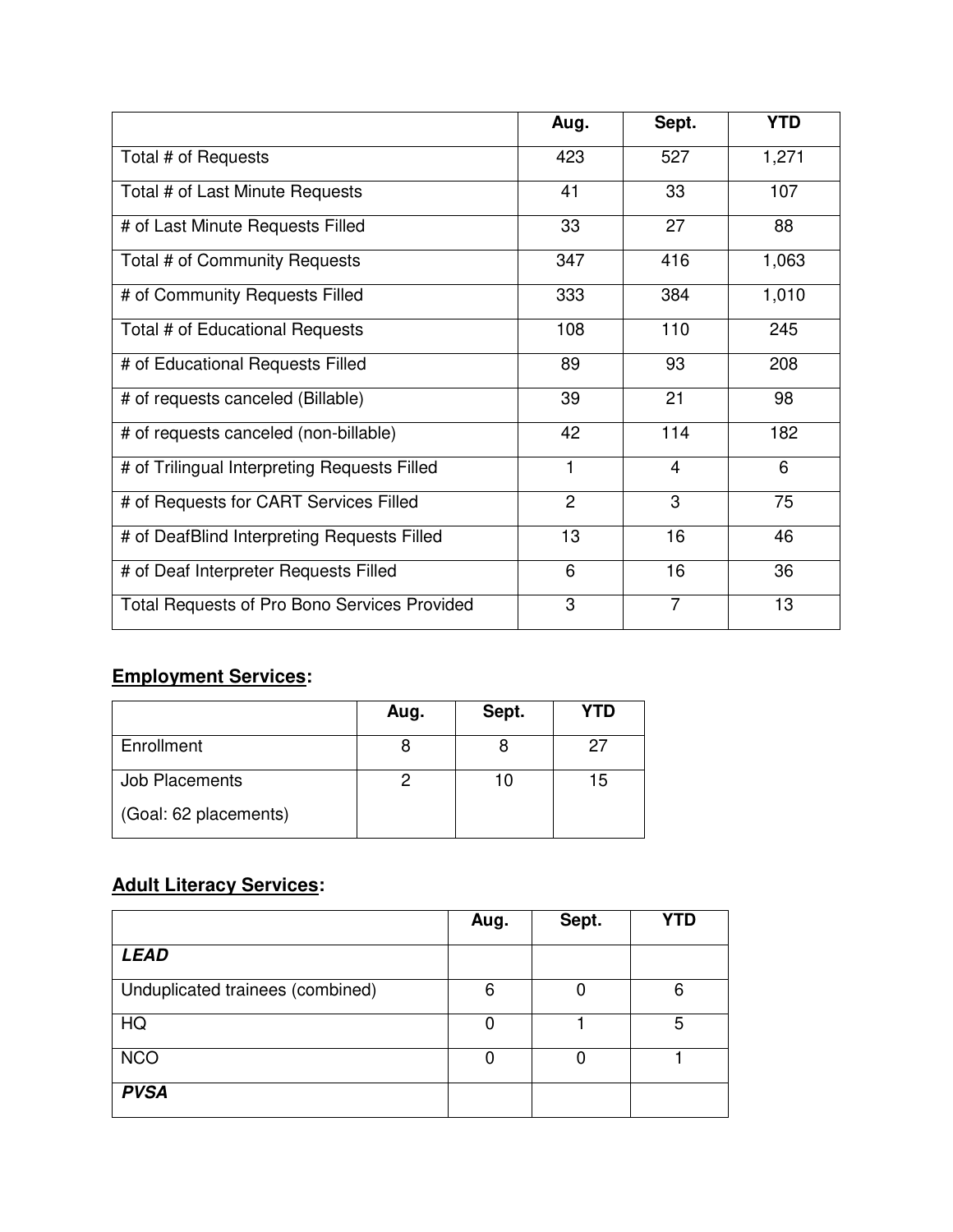| Unduplicated participants (combined) |  |  |
|--------------------------------------|--|--|
|                                      |  |  |
|                                      |  |  |

\*Duplicated trainees; another metric will be added to reflect duplicated trainees.

## **Youth and Family Services**:

| <b>Deaf Mentorship Program</b>  | Aug.           | Sept.          | <b>YTD</b>     |
|---------------------------------|----------------|----------------|----------------|
| Unduplicated # of families      | $\overline{0}$ | $\overline{2}$ | $\overline{2}$ |
| Deaf coaches                    | $\mathbf 0$    | 5              | 5              |
| # of families on the wait list  | $\overline{0}$ | 22             | 22             |
| e5                              | n/a            | n/a            | n/a            |
| <b>Family ASL</b>               |                |                |                |
| # of participants               | n/a            | n/a            | n/a            |
| # of families in attendance     | n/a            | n/a            | n/a            |
| (Merry Mondays)                 |                |                |                |
| <b>BBBS</b>                     |                |                |                |
| # of matches                    | $\mathbf 0$    | $\mathbf 0$    | $\mathbf 0$    |
| # of Bigs on the wait list      | 5              | 5              | 5              |
| # of Littles on the wait list   | 21             | 21             | 21             |
| Deaf Youth Literacy Camp (DYLC) |                |                |                |
| # of campers                    | 14             | 0              | 14             |

## **Financial Report (Jensen)**

Hello everyone again. We are continuing working with the DCS accounting manager, Emmnauel on getting the financial statements from both previous and current FY. We also have been continuing reviewing the budget for the current FY. Thank you.

## **Fundraising Committee Report (Preston)**

Hello. My name is Laura Preston and I am Chair for DCS Gala Fundraiser. Please save the date for May 14, 2022 and it will be at Fairbanks Ranch County Club in Rancho Santa Fe. We are in need for volunteers to form a committee to help to make this into an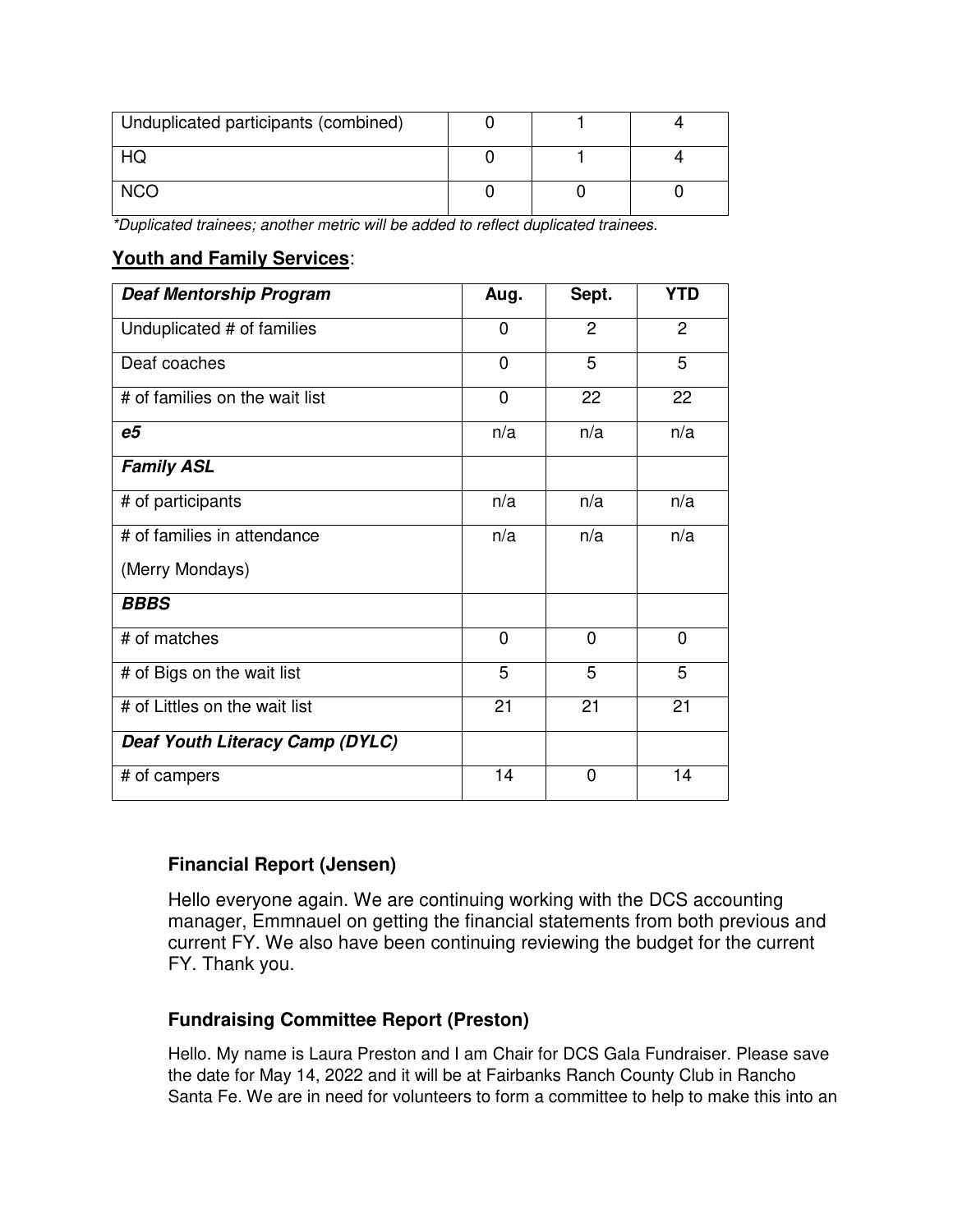amazing successful Gala! Please e-mail me at lpreston@dcsofsd.org if you are interested. We are in process of gathering ideas to do more fundraisers throughout the year. There will be more details regarding the Gala coming soon. Thank you.

## **Personnel Committee (Nat-Booter)**

DCS has established a Diversity, Equity, Inclusion (DEI) statement for the agency. The DEI statement is our declaration of DCS' commitment to cultivating and strengthening a diverse, equitable, and inclusive workspace at DCS. Here is our DEI statement:

At Deaf Community Services of San Diego (DCS), being diverse, equitable, and inclusive is part of who we are and strive to be. These values are central to the success of our mission, and for everyone, including clients, employees, and the community, to feel respected, valued, and empowered. Having varied perspectives promotes and generates ideas and strategies while serving our community in an ever-changing--and increasingly diverse--world.

We will also add a list of Objectives and Strategies next, as we reach a consensus on them. The objectives, strategies, and the results of DCS' efforts will be updated as the text under the DEI statement. We aim to have a living document for the DEI statement, objectives, strategies, and results on the DCS website.

The personnel committee is working on two things, the DEI objectives and strategies, and the Staff liaison role description. If you have any questions, please contact us.

## **Deaf Service Advisory Council (Rosas)**

So everyone please join the DSAC it's open to everyone in the community, any members who would like to join us. If you have any concerns, or you want to comment on anything please join us. We have 3 vacancies if you'd like to apply to come, or you want to volunteer, we need chair, vice chair and secretary positions to be filled. So please send an application to an e-mail DSAC@DCSofSD.org. Thank you.

## **Board Governance Committee (Ronco)**

Hello everyone. So, the committee has been doing our plan for job, for ourselves first, and then the board, so we will be looking at ourselves, and doing a good job for you. This Thursday will be the first assessment or analysis of our evaluations so we are excited to have that happen.

## **Old Business**

None.